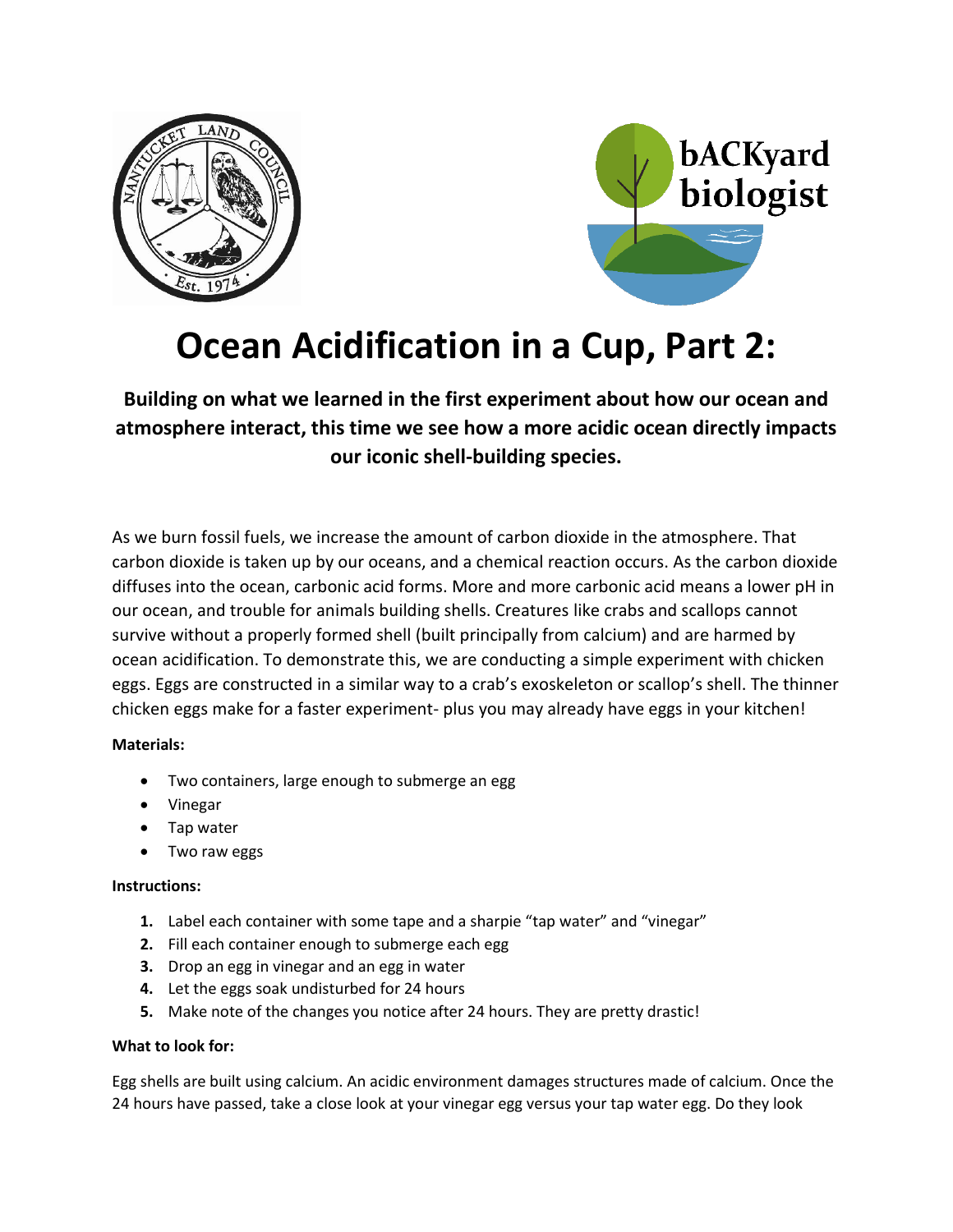different? Has one changed? Try and *gently* remove each egg from the containers and place them sideby-side on a cutting board or plate. Do they feel different? A bonus experiment is to go beachcombing, bring home some shells, and try soaking them in vinegar- the shells you find along the beach will be thicker, so the effects may take longer. However, the acidic vinegar will create similar results on the thicker shells.

#### **Before:**